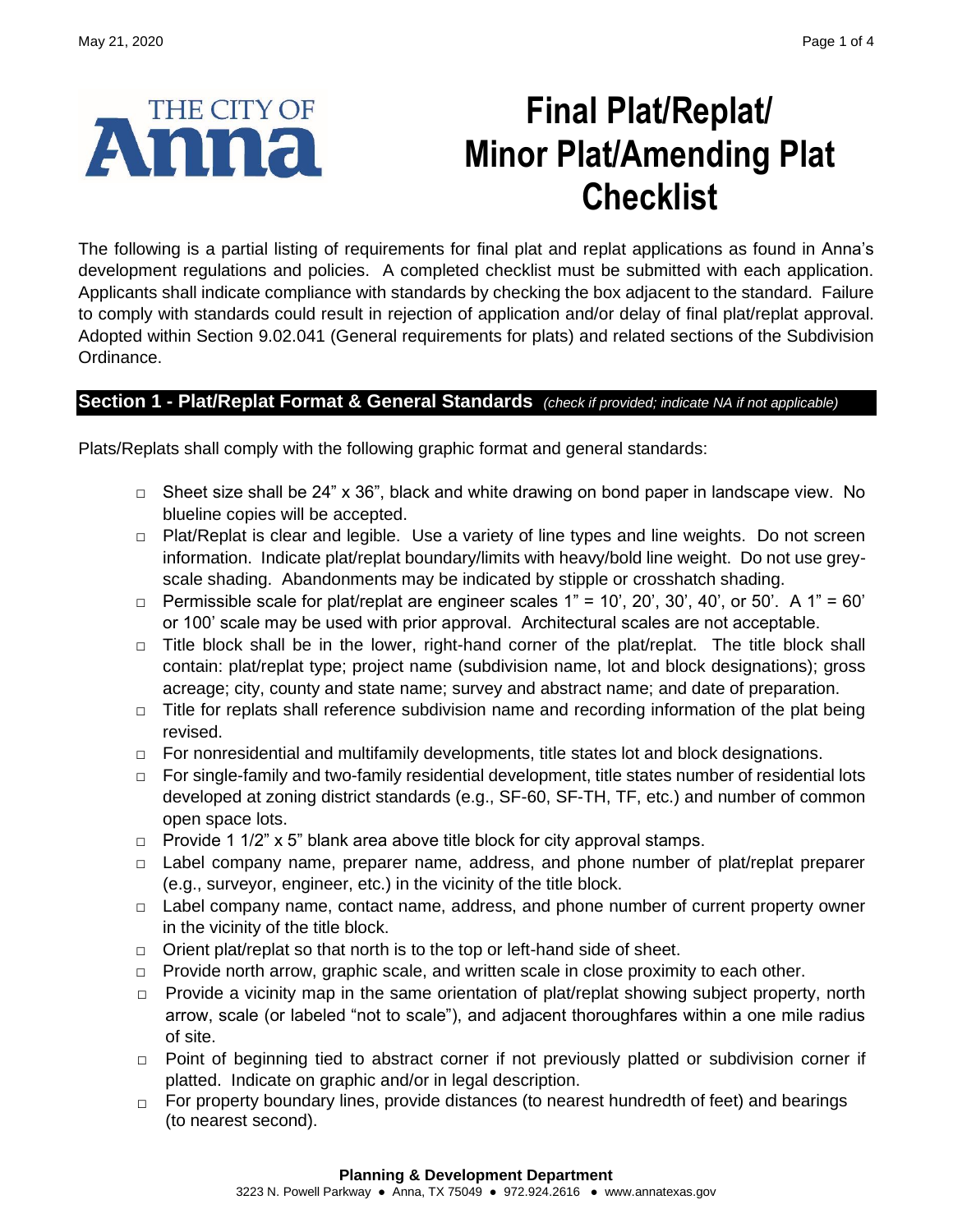#### **Section 1 - Plat/Replat Format & General Standards cont.** *(check if provided; indicate NA if not applicable)*

- **□** For property boundary curves, provide curve lengths, curve radii, and chord lengths (to nearest hundredth of feet), and internal angle and chord bearing (to nearest second).
- **□** If plat/replat uses abbreviations, provide legend.
- **□** Label boundary monuments as to type and size and whether found or set for all property corners, points of intersection, and points of curvature/tangency. 3/4" diameter steel rods 24" long shall be set at all block corners, angle points, points of corners, and points of tangents.
- **□** If replat, state purpose of revision (e.g., "The purpose of this replat is \_\_\_\_\_.").

### **Section 2 - Site Information** *(check if provided; indicate NA if not applicable)*

For the proposed site, provide the following:

- **□** Plat/Replat is consistent with valid plans and plats approved for site.
- **□** Plat/Replat integrates with valid plans and plats approved for adjacent contiguous sites.
- **□** Plat/Replat depicts proposed layout of lots, streets, easements, and rights-of-way (R.O.W.).
- **□** Do not show or label existing or proposed improvements including buildings, utilities, landscape areas, parking areas, etc.
- **□** Do not show or label existing or proposed topography.
- **□** Do not show, label, or dimension (width) required landscape buffer.
- **□** Show the subdivision boundary in heavy lines. Label line and curve data to match legal description.
- □ Show current and proposed property boundaries/lot lines. Label line and curve data. Provide ties and/or intermediate distances as appropriate.
- **□** Label proposed lot and block designations.
- **□** Label lot area for each lot in acres and square feet for non-single-family residential development. For single-family residential development, label lot area in square feet only.
- **□** Show and label existing easements. Provide line and curve data for easement boundaries and tie down easements. Provide recording information. If all or portion of an existing easement is to be abandoned, label "To be abandoned by this plat."
- **□** Show and label front yard building setbacks.
- **□** Show and label fire lane, access, and utility easements. Provide line and curve data for easement boundaries and tie down easements.
- **□** Show and label easements for water, sanitary sewer, and storm sewer utilities. Provide line and curve data for easement boundaries and tie down easements.
- **□** Show and label easements for visibility access maintenance (VAM). Provide line and curve data for easement boundaries and tie down easements.
- **□** Show and label floodway and drainage easements including access and maintenance easements. Provide line and curve data for easement boundaries and tie down easements.
- **□** For lots adjacent to or containing floodway and drainage easements, label minimum finish floor elevation.
- **□** Show and label storm water quality easements for structural and nonstructural storm water controls/best management practices. Provide line and curve data for easement boundaries and tie down easements.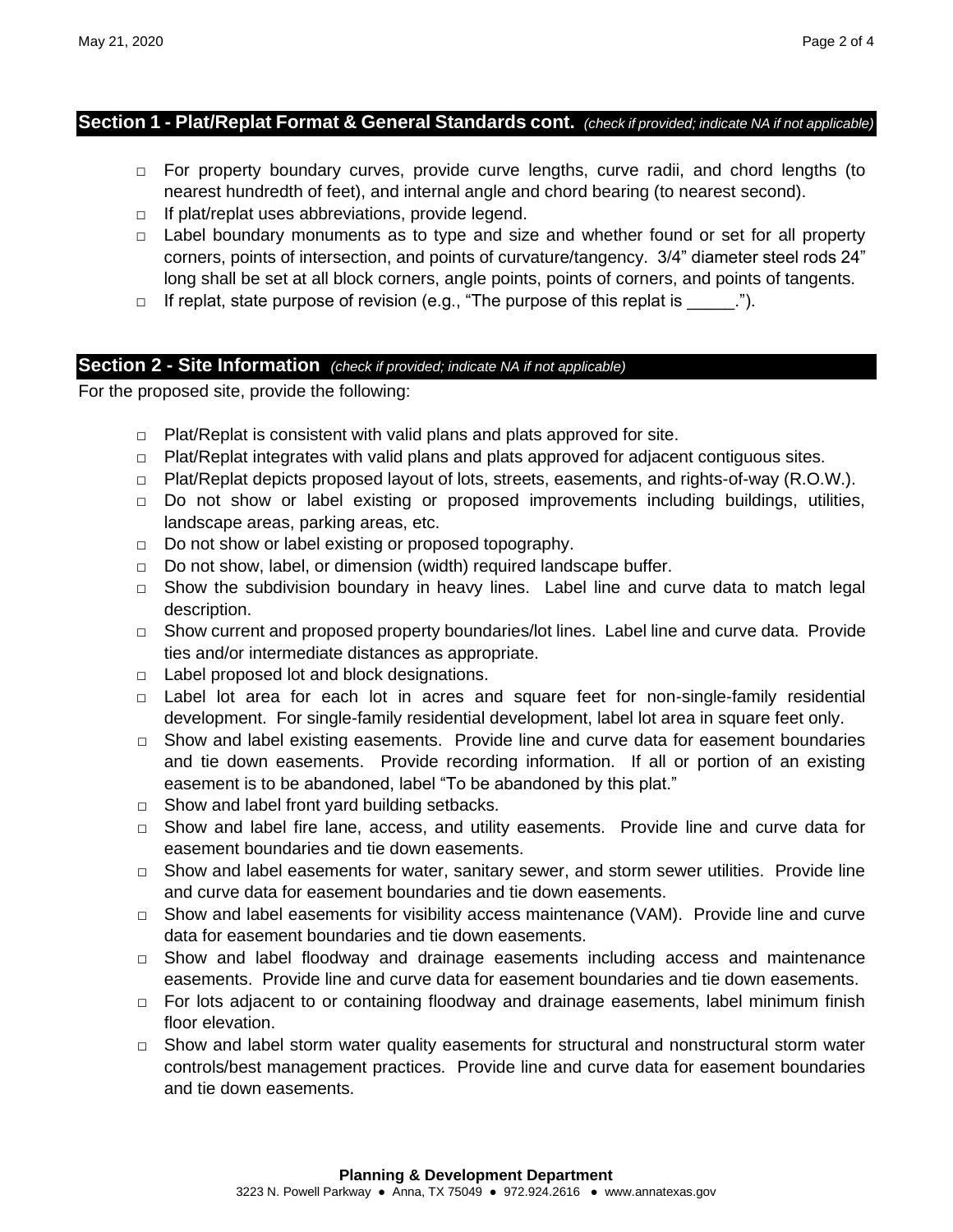- **□** The location of the centerline of creeks and drainage ways should be tied with accurate dimensions in feet and hundredths of feet with bearings and angles. No unplatted remainder will be allowed between property boundaries and centerlines of creeks.
- **□** Show and label wall maintenance easements for required screening walls. Provide line and curve data for easement boundaries and tie down easements.
- **□** For sidewalks not within R.O.W., show and label sidewalk easements. Provide line and curve data for easement boundaries and tie down easements.
- **□** For electrical/communications utilities not within R.O.W., show and label electrical/ communications easements. Provide line and curve data for easement boundaries and tie down easements.
- **□** Show public street and alley R.O.W. Label as existing or proposed. Dimension R.O.W. width. Show street centerline and provide line and curve data.
- **□** Label street names (as approved by City of Anna), and show street name breaks with a diamond shape.
- **□** Show and label corner clip R.O.W. dedications. Provide line and curve data for dedications.
- **□** Show, label, and provide line and curve boundary data for park land dedications. Label area of dedications.

### **Section 3 - Adjacent Property Information** *(check if provided; indicate NA if not applicable)*

For properties contiguous to the site and for properties across R.O.W. contiguous to the site, provide the following information within 50 feet of the site boundary and 50 feet of R.O.W. contiguous to the site boundary:

- **□** Show and label properties. For platted properties, show lot lines and label subdivision name, lot and block designation, and plat record information for each lot. For unplatted properties, show parcel lines and label record owner and deed record information for each parcel.
- **□** Do not show or label existing or proposed improvements including buildings, utilities, landscape areas, and parking areas.
- **□** Show all easements. Label as existing or proposed. If existing, provide recording information.
- **□** Show public street and alley R.O.W. Label as existing or proposed. Dimension R.O.W. width.
- **□** Label street names.
- **□** Show and label city limit lines, county limit lines, and/or survey (abstract) lines.

# **Section 4 - Legal Description & Plat/Replat Language** *(check if provided; indicate NA if not applicable)*

Provide legal description of the land including the following:

- **□** Name of record owner and corresponding deed reference.
- **□** Name of survey, abstract, county, and state.
- **□** Metes and bounds legal description for subdivision boundary. Calls and monumentation match plat/replat graphic.
- **□** Total area of the plat/replat in acres and square feet.

Provide standard City of Anna plat/replat language for the following (available online):